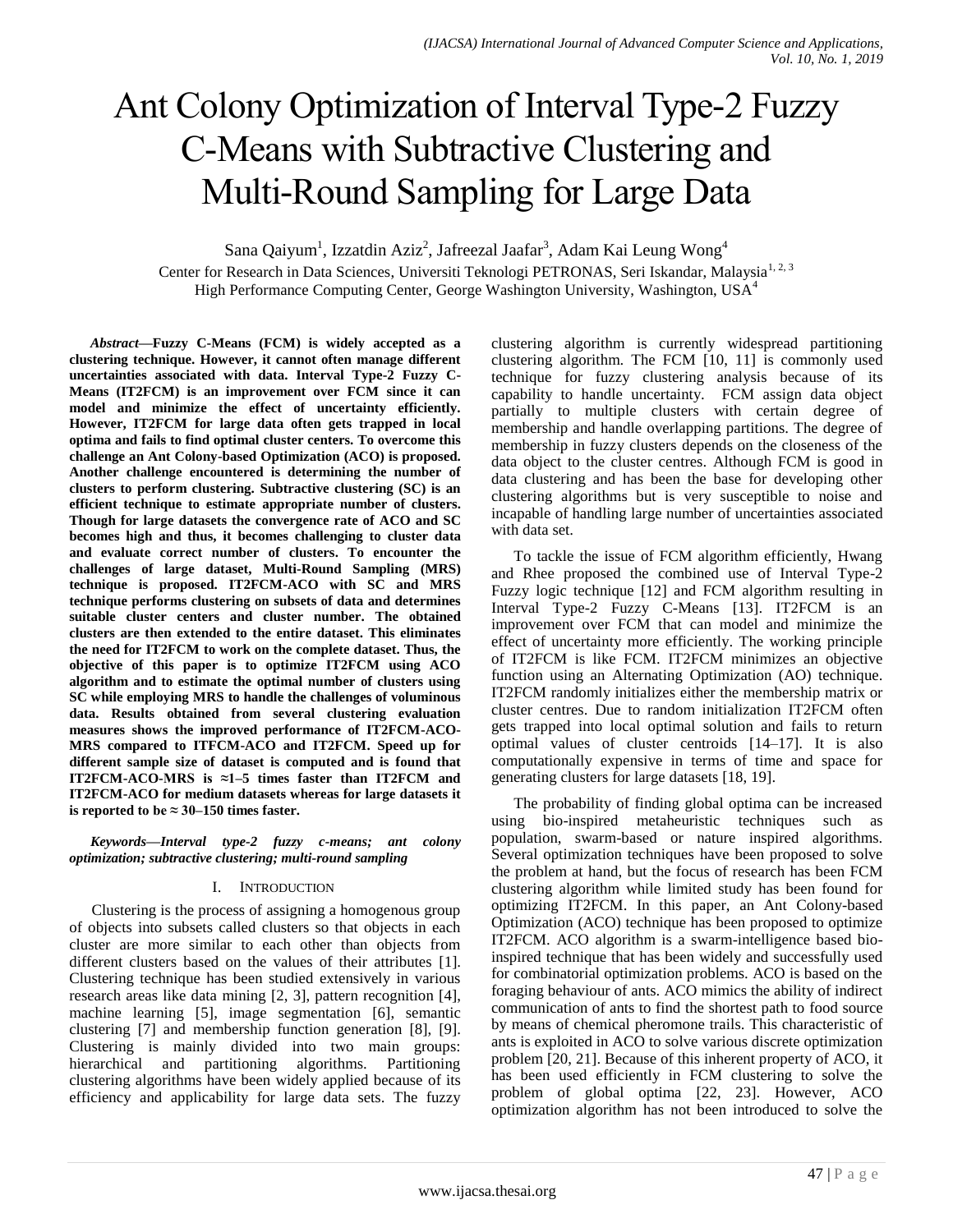problem of IT2FCM algorithm. The use of ACO technique in IT2FCM is considered, owing to its ability for fast discovery of good solutions in discrete optimization problems and due to its adaptive nature in dynamic environment.

IT2FCM requires to input pre-estimated number of clusters "c" to perform clustering on the given dataset. To obtain the desirable cluster partitions in a given data, commonly c is set manually which is very subjective and arbitrary process. Several approaches have been proposed to select appropriate value of c. A rule of thumb was proposed where  $c \le N^{1/2}$ , N is the data size and c are determined based on expert's knowledge [24]. Another method is to determine c using cluster validity index such as Davies-Bouldin, Xie-Beni, and Dunn indices [19]. Subtractive clustering is another prevalent method to determine cluster number [24]. SC proposed by Chiu is a fast, one pass algorithm that can estimate the number of clusters c in a given dataset [25]. The value of c evaluated using SC method can be used to initialize IT2FCM. This will eliminate the task of manually feeding the number of clusters to the IT2FCM algorithm. However, for large data the convergence rate of SC is high and therefore it becomes very time consuming to determine number of clusters.

In clustering to handle the problem of large data two main approaches have been proposed; distributed clustering and clustering a sample determined by either progressive or random sampling [26]. Both methods offer useful techniques to achieve two main objectives: acceleration for loadable data and approximation for unloadable data. In this paper, to solve the problem of large data and further improve the performance of IT2FCM-ACO-SC, MRS technique has been proposed. MRS [27] is a straightforward approach, where samples of fixed size are generated using random sampling technique without replacement. Using MRS, IT2FCM does not need to perform clustering on the entire dataset but rather it obtains suitable clusters from samples of data. The results obtained from the samples are extended to the entire dataset, providing efficiency in terms of time and space.

The objective of this paper is to optimize IT2FCM using ACO to find optimal cluster centroids to improve the quality of clustering. SC with IT2FCM-ACO is used to obtain optimal number of clusters c. Further, to perform clustering efficiently and effectively in timely manner for large data, MRS technique is proposed. The paper is organized as follows: Section II discusses the related work; Section III gives an overview on background study of IT2FCM and ACO; Section IV presents proposed methodology along with their algorithms; Section V discusses the results obtained by comparing the proposed algorithm IT2FCM-ACO-MRS with IT2FCM-ACO and IT2FCM-AO using several evaluation metrics. Lastly, Section VI concludes this paper.

# II. RELATED WORK

In the literature, to optimize fuzzy clustering a variety of bio-inspired metaheuristic techniques have been proposed. These include population based: genetic algorithm (GA), teaching learning-based optimization (TLBO), differential evolution (DE); swarm-intelligence based: ant colony optimization, particle swarm optimization (PSO), artificial bee colony (ABC) and nature-inspired: simulated annealing (SA), and tabu search. Among these, ACO optimization algorithm has been successfully applied in clustering. A simplified version of ACO over original ant system algorithm was introduced that was used to solve the problem of Hard Cmeans(HCM) and Fuzzy C-means algorithm [23]. In another work, FCM-ACO algorithm was proposed for clustering suppliers into smaller groups with similar features [22]. All the proposed research works are focussed on optimizing FCM using ACO algorithm, however, no work has been found for IT2FCM. Further, all these studies do not take into consideration the volume of data.

In the context of IT2FCM limited study has been found regarding the optimization of IT2FCM to determine optimal initial cluster centroids. To overcome the problem of sensitivity to initial conditions Nguyen et al. [28] proposed a genetic IT2FCM (GIT2FCM) algorithm for the segmentation and classification of Multiplex Fluorescent In Situ Hybridization (M-FISH) images. It consists of two steps: firstly, the population of GA was randomly initialized and secondly, the cluster centroids were adjusted using GA based on cluster validity index determined by IT2FCM. For validation of the proposed method the results were compared with FCM, adaptive FCM (AFCM) and IT2FCM and the results prove that GA improves the performance of IT2FCM by determining appropriate cluster centroids.

IT2FCM is based on Euclidean norm which may not always be suitable for more general clusters. To overcome this issue Nguyen et al. [29] proposed an enhancement to IT2FCM by implementing multiple kernel-based method i.e. multiple kernel IT2FCM (MKIT2FCM). However, similar to IT2FCM, it had difficulty in determining the optimal values of cluster centres and number of clusters. To encounter these challenges the author [15] suggested GA based optimization to determine the optimal number of clusters and the initial cluster centroids. The result shows that GMKIT2FCM have high clustering quality than other algorithms such as KIT2FCM and MKIT2FCM. Though, GA is robust and powerful optimization algorithm for solving problems in complex search space [28] but often due to random initialization it suffers from premature convergence for large datasets [30]. Rubio and Castillo [31] implemented PSO optimization technique to IT2FCM, to automatically determine optimal number of clusters and interval-values of fuzzifier. For cluster evaluation, the simulation was conducted on synthetic dataset produced by Gaussian Mixture Method. The result shows that PSO enhances the performance of IT2FCM by identifying correct number of clusters and interval of fuzzification exponent. However, all these works do not cover large data environment.

To appropriately cluster large data several algorithms have been proposed in fuzzy clustering problem. Some of the widely used approaches are multi-round sampling [30], singlepass FCM (spFCM) [32], online FCM (oFCM) [33], bitreduced FCM (brFCM) [34], kernel FCM (kFCM) [35], [36]. Among these algorithms, MRS is a fast approach for addressing large datasets. The kernel based FCM are suitable for estimating non-spherical clusters, however, it is computationally expensive. Similarly, brFCM is not suitable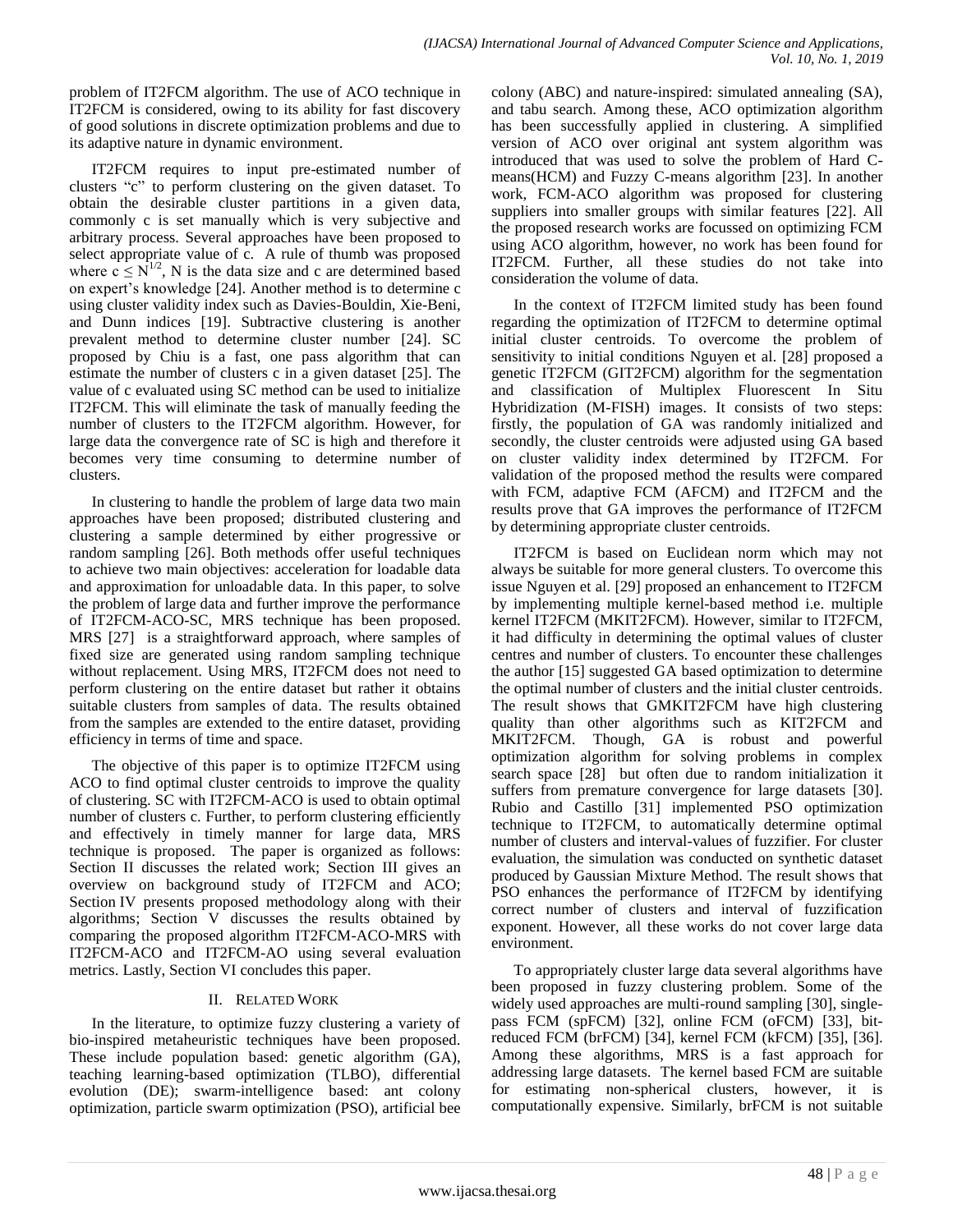for multi-dimensional dataset. spFCM, oFCM and its other variants suffers from low performance compared to random sampling approach.

## III. BACKGROUND STUDY

## *A. Interval Type-2 Fuzzy C-Means*

IT2FCM is an objective function-based clustering method used to minimize the distance between the input pattern and cluster prototype while determining the optimal value of cluster centroids and the membership matrix. A fuzzifier defines and manages the uncertainty to create an appropriate boundary of the fuzzy system. However, one fuzzifier cannot handle uncertainty for interval type-2 fuzzy sets; therefore two fuzzifier  $m_1$  and  $m_2$  were defined that represents different fuzzy degrees. Since, the fuzzifier value is represented by an interval  $[m_1, m_2]$ , the membership matrix  $(\tilde{U})$  and cluster centroids  $(\tilde{V})$  must be evaluated for the interval. IT2FCM minimizes an objective function  $\tilde{J}_m$  as shown in (1).

$$
J_m(\tilde{U}, \tilde{V}) = \sum_{i=1}^n \sum_{k=1}^c u_{ik}^m d_{ik}^2
$$
 (1)

where, m represents the two fuzzifier  $(m_1, m_2 > 1)$ ,  $u_{ik}$  is the membership value of pattern  $x_i$  for cluster *i*,  $d_{ik}^2$  is the distance between  $x_i$  and the cluster prototype  $v_k$ , *c* number of clusters between 2 and n-1, *n* total number of dataset,  $\tilde{U}$  represents membership matrix for the patterns  $x_k$  across each cluster with membership degree  $u_{ik}$  and  $\tilde{V}$  a matrix of a collection of all cluster prototypes *v<sup>k</sup>*

For IT2FCM the region between the upper and lower memberships defines the footprint of uncertainty (FOU). Lower and upper membership matrices denoted by  $u_{ik}$  and  $\overline{u}_{ik}$ given by (2) and (3) represents the lower and upper bound of FOU respectively. FOU implies the amount of uncertainty involved in the data. In IT2FCM the lower and upper membership matrix is randomly initialized in the interval [0,1] using Alternating Optimization (AO) method. Then it is used to update the lower and upper  $\tilde{V} = [\underline{v}_k, \overline{v}_k]$  cluster centroids as given by (4).

$$
\overline{u}_{ik} = \max \left[ \frac{1}{\sum_{j=1}^{c} (d_{ik}/d_{ij})^{\overline{(m_1-1)}}} , \frac{1}{\sum_{j=1}^{c} (d_{ik}/d_{ij})^{\overline{(m_2-1)}}} \right]
$$
(2)

$$
\underline{u}_{ik} = \min \left[ \frac{1}{\sum_{j=1}^{c} (d_{ik}/d_{ij})^{\overline{(m_1-1)}}}, \frac{1}{\sum_{j=1}^{c} (d_{ik}/d_{ij})^{\overline{(m_2-1)}}} \right]
$$
(3)

$$
\tilde{V} = \left[\underline{v}_k, \overline{v}_k\right] = \left[\frac{\sum_{i=1}^n (u_{ik})^{m_1} x_i}{\sum_{k=1}^n (u_{ik})^{m_1}}, \frac{\sum_{i=1}^n (u_{ik})^{m_2} x_i}{\sum_{i=1}^n (u_{ik})^{m_2}}\right]
$$
(4)

where,  $d_{ik}^2 = ||x_i - v_k||$  is the distance between input patterns  $x_i$  and cluster centers  $v_k$  ( $\|\cdot\|$  is the Euclidean norm).

The values obtained for  $(\tilde{U}, \tilde{V})$  are for the interval  $[m_1, m_2]$ and therefore, must be type-reduced using (5) and (6) to obtain crisp values. This process continues until the cluster centres are stable or maximum iteration is reached.

$$
v_k = \frac{v_k + \overline{v}_k}{2} \tag{5}
$$

and

$$
u_{ik} = \frac{u_{ik} + \overline{u}_{ik}}{2} \tag{6}
$$

The structure of IT2FCM defined in this paper is based on the work of Rubio and Castillo [37].

# *B. Ant Colony Optimization*

The fundamental concept of ACO [38] is based on the behaviour of ants in pursuit of food. In the real world, despite having limited vision, the ants can find the shortest path between their colony and the food sources by leaving down the pheromone trails along the shortest path. The pheromone trail starts to evaporate over time, this being an advantage if the path is no longer preferred.

The ACO algorithm duplicates this behaviour of ants by choosing solutions based on pheromones and updating pheromones based on the solution quality. Pheromone evaporation has the advantage to avoid local optima convergence. In this paper, the ACO algorithm proposed by Runkler [23] has been referred. The algorithm is described in Fig. 1.

| input parameters $t_{max}$ , $\rho$ , n<br>$t_{max} \in N$ maximum number of iterations<br>$\rho \in [0,1]$ pheromone evaporation rate |
|----------------------------------------------------------------------------------------------------------------------------------------|
| <i>n</i> size of dataset                                                                                                               |
| Initialize pheromones $p_k = 1, k=1, \ldots, n$                                                                                        |
| for $t = 1, , t_{max}$                                                                                                                 |
| repeat                                                                                                                                 |
| randomly set $u_k = 1$ and $u_i = 0$ , $j = 1, \dots, n$ , $j \neq k$ ,                                                                |
| with probability $prob(k) = p_k / \sum_{i=1}^{c} p_i$                                                                                  |
| until solution vector u is feasible                                                                                                    |
| compute objective function $I(u)$                                                                                                      |
| for $j=1, \ldots, n$                                                                                                                   |
| update pheromone $p_i = p_i$ . $(1 - \rho) + u_i$ . $f(J(u))$                                                                          |
| end for                                                                                                                                |
| end for                                                                                                                                |
| output solution u                                                                                                                      |

Fig. 1. ACO Algorithm.

## IV. PROPOSED METHODOLOGY

This section is divided into two subsections to clarify the proposed methodology. The first section describes ACO with SC to improve search for global optima and estimate cluster number in IT2FCM. Next section describes handling of large data of IT2FCM-ACO-SC algorithm using MRS technique.

## *A. IT2FCM-ACO*

In IT2FCM AO algorithm is used to initialize membership matrix  $\tilde{U}$  and update cluster centroids  $\tilde{V}$  for each iteration while minimizing the objective function  $\tilde{J}_m$ . For the proposed methodology ACO algorithm based on Fig. 1 is introduced to minimize the objective function. Fig. 2, presents the proposed algorithm where the two fuzzifier  $m_1$  and  $m_2$  are considered whose value  $>1$ . In the proposed algorithm, each data pattern represents an ant in the real world and are allocated to one of the c clusters. The value of c clusters is predicted using SC algorithm. The allocation of data patterns is based on a pheromone matrix p. The basic idea is to randomly produce lower and upper membership matrix  $\tilde{U}$ , whose expected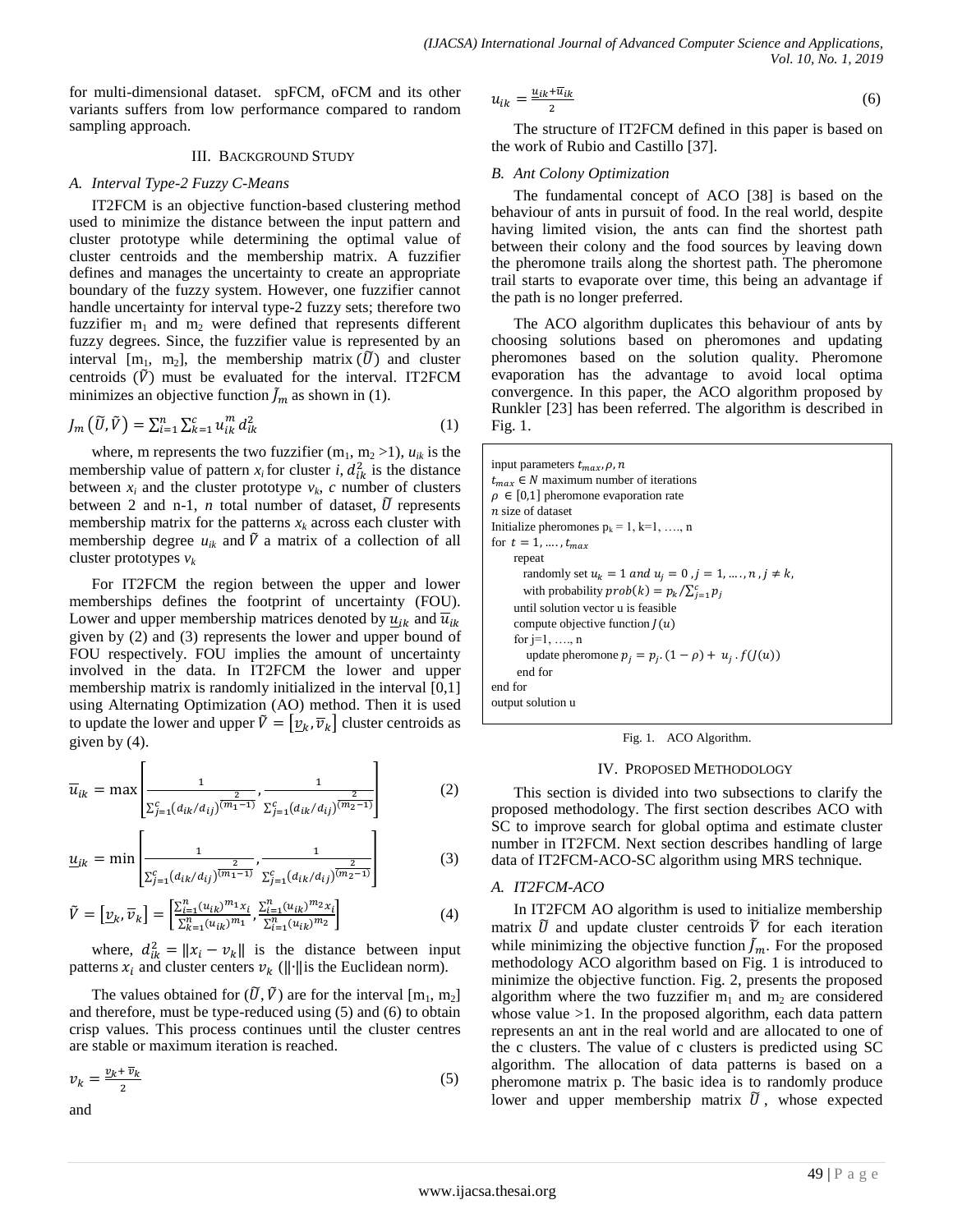values correspond to the normalized lower and upper pheromone matrix  $\tilde{p} = [p, \overline{p}]$  respectively. This is done by adding Gaussian noise with variance σ to the normalized matrix  $\tilde{p}$ . To keep  $\tilde{U} \in [0,1]$ , the memberships are clipped at the borders of the interval [0,1], then normalized and finally checked for empty clusters. After initializing membership matrix, lower and upper values of cluster centroids  $(V)$  and membership matrix  $(\tilde{U})$  are updated and type-reduced to get crisp values. Then objective function  $\tilde{J}_m(\tilde{U}, \tilde{V})$  is minimized and the minimum value of objective function is computed. Then pheromone matrix  $\tilde{p}$  is updated using values of  $\tilde{U}$ ,  $\tilde{V}$  and  $\tilde{J}_m$  in each iteration. The algorithm continues until stable value of objective function is obtained or maximum iteration is reached.

## *B. IT2FCM-ACO with Multi-Round Sampling*

The large dataset X is randomly divided into small samples  $S = \{S_1, S_2, \ldots, S_n\}$  of fixed size. IT2FCM-ACO-SC rather than generating clusters for the complete data, performs clustering on samples of data. The samples are generated without replacement. IT2FCM-ACO is applied on the first sample  $S_1$  to obtain values of membership matrix  $(U_{S_1})$  and cluster centre  $(V_{S_1})$ , along with the value of number of clusters  $c_{S_1}$  using SC. Then, in next iteration IT2FCM-ACO-SC is applied on the next sample  $S_2$ . However, for the next iteration sample S2 is combined with S1 for clustering. IT2FCM-ACO produces new values of  $U_{S_2}$  and  $V_{S_2}$ ; however, the values of centroids are initialized with the values of cluster centroids obtained from previous iteration. Moreover, for each iteration of new sample, the cluster number c is determined. The algorithm will terminate when the following conditions are satisfied: 1) when cluster centres obtained from previous and last iteration is less than the value of user-defined threshold  $(E)$  2) the cluster number c does not vary from previous iteration. The values of membership matrix (*Us*) and centroids  $(V<sub>s</sub>)$  obtained from the sample sets are then extended for the entire dataset (X). Fig. 3 shows the flowchart of the proposed algorithm.

Initialize X, c, m1, m2 Compute cluster c using subtractive clustering method where  $X = \{x_1, x_2, ..., x_n\}$ - data set, c- cluster number, m<sub>1</sub> – 1.7, m<sub>2</sub> – 2.6 Initialize  $J_{min} = inf$ Initialize ACO parameters  $t_{max}$  – maximum iteration,  $t_{max} \in N$  $\rho \in [0,1]$  evaporation rate of pheromones  $\varepsilon > 0$  parameter is considered to avoid division by 0  $\alpha \geq 1$  varies the speed of convergence min\_impro – to check the variation in objective function from previous iteration The values of the parameters are set based on literature review [23]  $t_{max}$  –1000,  $\rho$  – 0.005,  $\varepsilon$  –0.01,  $\alpha$  –1.0, min\_impro= 1e-5 Initialize pheromone matrix,  $p_{ik} = 1$ ,  $i = 1, ..., c$  and  $k = 1, ..., n$ for t=1 to  $t_{max}$  do repeat for  $i=1$  to  $n$ for  $k=1, \ldots, c$ randomly set  $\underline{u}_{ik} = p_{ik}/\sum_{j=1}^{c} p_{j}$ if  $u_{ik}$  < 0 then  $u_{ik}$  = 0 end if if  $u_{ik} > 1$  then  $u_{ik} = 1$  end if randomly set  $\overline{u}_{ik} = \overline{p}_{ik}/\sum_{j=1}^{c} \overline{p}_{ik}$ 



Fig. 2. Proposed Algorithm of IT2FCM-ACO.



Fig. 3. Flowchart of Proposed IT2FCM-ACO-MRS Technique.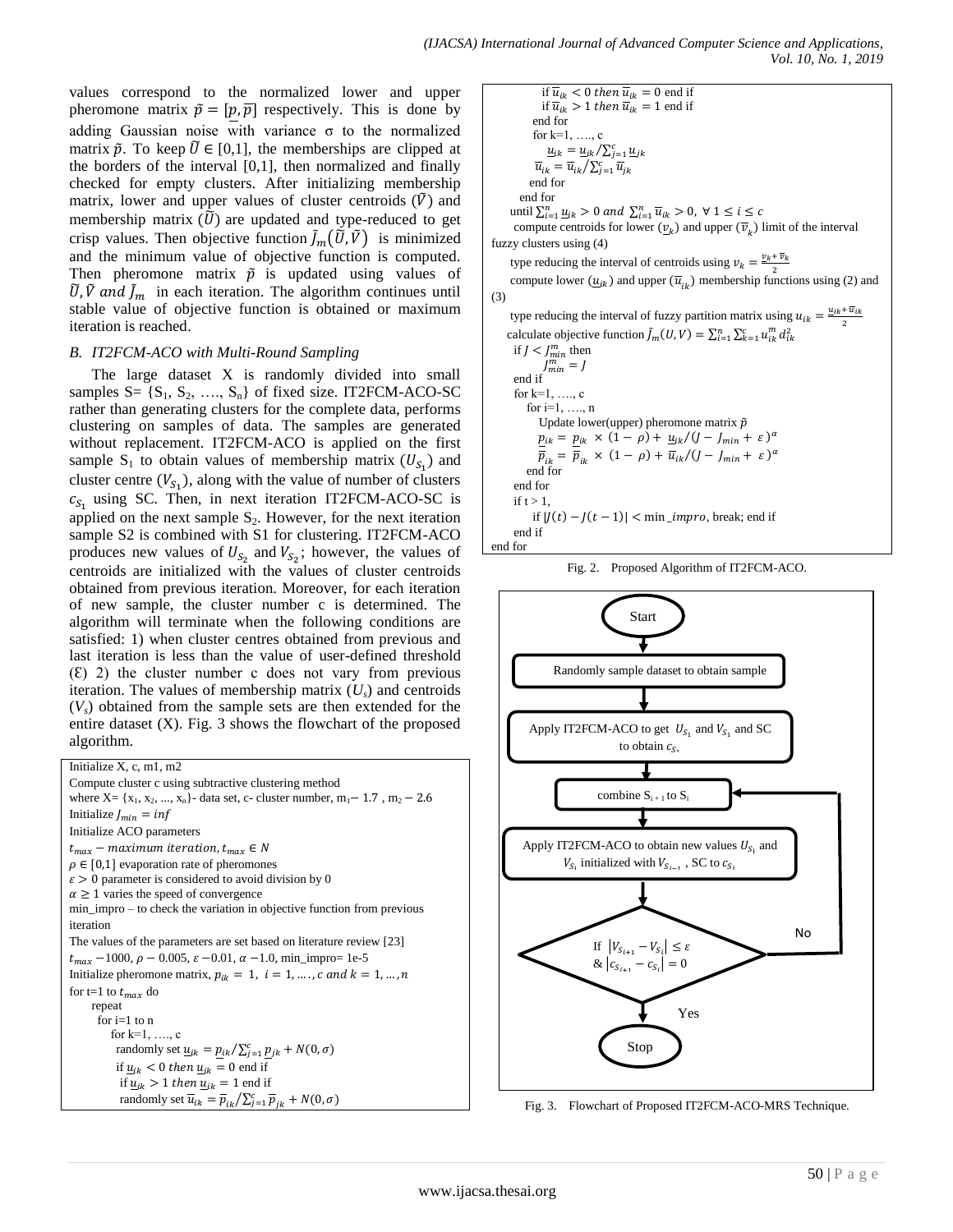## V. RESULTS AND DISCUSSION

In this section, the computational complexity of the proposed algorithm is computed and compared with IT2FCM-AO. The results obtained from different cluster validity index measures for IT2FCM-ACO and IT2FCM-ACO-MRS are discussed and compared with IT2FCM-AO. Also, the empirical analysis of algorithm efficiency in terms of speed up and memory is evaluated. The results reported in this paper are averages of 10 simulation runs. The algorithms are implemented in MATLAB R2017a on an Intel® Core™ i7 CPU @ 3.40 GHz with 8GB RAM.

## *A. Data Description*

Huber, had proposed a classification of data by size as tiny, small, medium, large, huge and monster [39]. Later one more column was added and was categorized as very large [40]. The classified data set size is described in Table I. This has been set as standard to categorize the dataset used in this experiment. Table II gives an overview of the dataset used for the experiments.

# *B. Computational Complexity Analysis of Algorithm*

The performance of an algorithm is evaluated in terms of computational complexity, which is the amount of resources necessary to execute an algorithm. The complexity of an algorithm is often computed in terms of time and space. Both complexities are denoted in terms of big-O.

*1) Time complexity*: To calculate time complexity only the highest order term of the expression is considered while ignoring any lower order terms. This is because the highest order terms have significant impact for large inputs. To determine the time complexity of the proposed method, the algorithm IT2FCM-ACO presented in Fig. 2 is divided into several steps. In step 1) three nested loops were run to initialize the value of lower and upper membership matrix. The first loop runs for number of dataset n and the next two loops run for cluster number c, time complexity can be approximated as  $O(c^2.n)$ . In step 2) loop is repeated until sum of rows of membership matrix is greater than 1 i.e. loop runs for c clusters. Since step 1 runs inside the loop described at step 2 the order of complexity becomes  $O(c^3.n)$ . In step 3) cluster centroids are computed for each clusters c using n data patterns for d dimension the time complexity becomes O(c.n.d). In step 3) membership matrix is updated by computing Euclidean distance for n rows, c columns and d dimension, therefore, order of complexity is O(c.n.d). In step 4) objective function is computed for n rows and c columns, thereby complexity is computed as  $O(c.n)$ . In step 5) pheromone matrix is calculated thus, time complexity is estimated as O(c.n). Now the total computations (Adding all the 5 steps  $O(c^3.n) + O(c.n.d) + O(c.n.d) + O(c.n) + O(c.n)$ for single iteration is  $O(c^3.n + c.n.d + c.n)$ . Lower order terms are ignored. For maximum iteration t the time complexity is estimated as  $O(c3.n + c.n.d)$ .t. If n $>>d$  the order of complexity is further reduced to  $O(c^3 \cdot n + c \cdot n) \cdot t \approx O(c^3 \cdot n \cdot t)$ .

TABLE I. HUBER'S CLASSIFICATION OF DATA SIZE

| <b>Bytes</b>               | $10^2$ | 10 <sup>4</sup> | 10 <sup>6</sup> | $10^8$ | $10^{10}$ | $10^{12}$ | $10^{>12}$    |
|----------------------------|--------|-----------------|-----------------|--------|-----------|-----------|---------------|
| <b>Size</b><br>description | tiny   | small           | medium          | large  | huge      | monster   | Very<br>large |

TABLE II. AN OVERVIEW OF DATASET

| <b>Dataset</b>   | <b>Size</b> | # attributes | # examples | # classes      |
|------------------|-------------|--------------|------------|----------------|
| Weather[41]      | medium      | 8            | 18,160     | 2              |
| Electricity [42] | medium      | 8            | 45,312     | $\overline{c}$ |
| Sea [41]         | medium      | 3            | 10,00,001  | $\overline{c}$ |
| Poker [43]       | Large       | 10           | 10,25,010  | 10             |
| Forest [44]      | Large       | 54           | 5,81,012   | 7              |
| Airlines [42]    | Large       |              | 5,39,384   | 2              |

The time complexity of IT2FCM-AO is approximately computed as  $O(c^2, n, t)$ . Hence, the convergence rate of IT2FCM-ACO is higher to that of IT2FCM-AO. However, the higher time complexities of the two methods not necessarily results in higher run times. Therefore, the empirical analysis of run time and speed up is necessary and are presented in later section. For IT2FCM-ACO-MRS the dataset is divided into s number of samples, since the algorithm cluster a reduced set of data, the big-O time complexity has been reduced by s times. Time complexity for IT2FCM-ACO-MRS will be equivalent to  $O((c^3 \cdot n \cdot t)/s)$ .

*2) Space complexity*: The complexity is determined by ignoring the space used by the inputs to the algorithm. Similar to time complexity, only the highest order terms are considered while the rest are ignored. For iterative loops, the variables or data structures that are declared apart from input will contribute to space complexity. To compute the complexity, first variables that are declared in the algorithm are identified. Seven matrices are found that were used in the algorithm for computation; lower and upper membership matrices of size (c,n), lower and upper cluster centroids of size (c,d), objective function (c,n) and pheromone matrices of dimension (c,n). Based on this, space complexity is computed as follows  $O(c.n) + O(c.n) + O(c.d) + O(c.d) + O(c.n) +$  $O(c, n) + O(c, n) + O(c, n)$ . It will be reduced to the following form  $5 * O(c.n) + 2 * O(c.d)$ . Ignoring the constants space complexity will approximate to  $O(c \cdot n +$  $c. d$ . The space complexity of IT2FCM-ACO is approximately equivalent to IT2FCM-AO. For IT2FCM-ACO-MRS samples of fixed size are extracted for each iteration. However, the samples are input to the program and thus it will not contribute to the space complexity. Since, IT2FCM-ACO-MRS converges for s samples of dataset, therefore results in reduced space complexity. The space complexity is computed as  $\cong$   $O((c.n + c.d)/s)$ .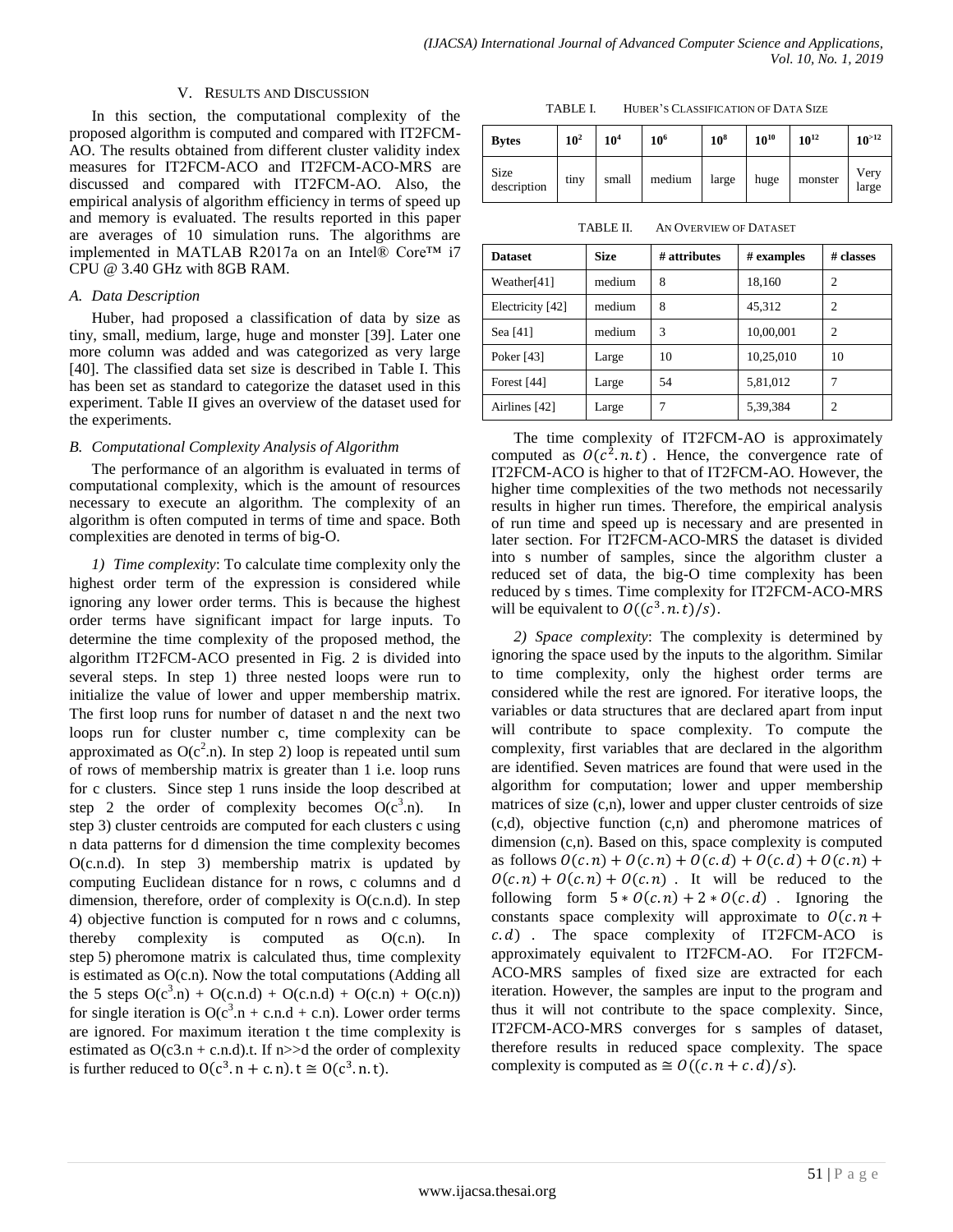## *C. Simulation Results and Analysis*

The performance of algorithms is analysed through several cluster validity index measures. These are divided into external and internal measures. External measures used in this paper are Davies-Bouldin (DB) Index and Dunn Index (DI) while external measures used are Purity, Rand Index (RI) and Error Rate (ER).

*1) Cluster validity index measures*: Through the simulation, it was found that determining number of clusters by employing SC algorithm is very time consuming for large datasets. Therefore, the results reported in Tables III-VII are for 20% of total dataset for poker, airlines and forest datasets.

Table III represents the value of Davies Bouldin (DB) [45] index for all the datasets for different algorithms. DB index measures how appropriately the data has been partitioned into clusters. A good clustering procedure estimates the value of DB index as low as possible. The lower the value of DB index indicates the object pairs within the same cluster are as close as possible i.e. compact although the clusters are well separated. From the table, it can be reported that value of DB index of IT2FCM-ACO is lower compared to IT2FCM-AO. This indicates that the distance between clusters centroid is less which results in low value of inter-cluster distance. Thus, it can be concluded that AO algorithm is not able to find appropriate cluster centroids. This results in excessive cluster overlapping. IT2FCM-ACO-MRS shows better results in most of the cases compared to both -ACO and -AO algorithms. Thus, proving its superiority over both the algorithms. Therefore, employing random sampling plus ACO based optimization technique to IT2FCM results in generating optimal cluster centroids and reduces the risk of proximity of cluster centroids.

Table IV shows the results of DI [10] which is another popular cluster evaluation measure. Higher values of DI indicate better clustering in the sense that the clusters are well separated and relatively compact. From the table, it is found that IT2FCM-ACO achieves high value of DI compared to IT2FCM-AO, thus indicates better clustering performance. However, IT2FCM-ACO-MRS attains relatively high values in comparison to both IT2FCM-ACO and -AO. Therefore, it can be concluded that the proposed algorithm partitions the data more efficiently and appropriately into clusters. The results obtained from both DB and DI shows the significance of ACO optimization to IT2FCM with MRS. Since, both the indices depend on inter- and intra-cluster distances, which in turn depends on the distance of data points from centroid or distance between the centroids. Therefore, optimal values of centroids are important to evaluate DB and DI. Hence, it can be stated that ACO produces optimal values of cluster centroids based on the results obtained from the two indices.

Table V presents the comparison of purity values obtained for different algorithms. Purity [46] is a simple cluster evaluation measure, that evaluates how close the obtained cluster is to the desired pure cluster. Poor clustering has purity value close to 0 while perfect clustering has values close to 1. The results obtained for IT2FCM-ACO are significantly higher compared to IT2FCM-AO. On the other hand, IT2FCM-ACO-MRS also shows significant improvement over IT2FCM-ACO.

Table VI compare the results of RI [47] for different algorithms. It is a measure of accuracy i.e. how accurately the given data points are partitioned into appropriate clusters. The value of RI lies between 0 and 1. Closer the value of RI to 1, more accurately the data points are clustered. IT2FCM-ACO achieves higher values of RI than IT2FCM-AO. From the table, it is observed that for large datasets such as poker, forest and airlines IT2FCM-ACO displays higher accuracy than medium datasets when compared to IT2FCM-AO. The algorithm IT2FCM-ACO-MRS attains high results over the other two algorithms. This signifies better clustering performance of the IT2FCM-ACO-MRS over IT2FCM-ACO and IT2FCM-AO.

TABLE III. EVALUATION OF DB VALUES FOR DIFFERENT ALGORITHMS

| <b>Dataset</b>  | <b>IT2FCM-AO</b> | <b>IT2FCM-ACO</b> | <b>IT2FCM-ACO-MRS</b> |
|-----------------|------------------|-------------------|-----------------------|
| Weather         | 0.8698           | 0.8338            | 0.8222                |
| Electricity     | 2.0197           | 1.4333            | 1.4232                |
| Sea             | 2.5671           | 2.4361            | 2.4293                |
| Poker           | 322.48           | 173.60            | 165.32                |
| Forest          | 438.56           | 434.33            | 424.32                |
| <b>Airlines</b> | 0.6962           | 0.6612            | 0.6584                |

TABLE IV. EVALUATION OF DI VALUES FOR DIFFERENT ALGORITHMS

| <b>Dataset</b>  | <b>IT2FCM-AO</b> | <b>IT2FCM-ACO</b> | <b>IT2FCM-ACO-MRS</b> |
|-----------------|------------------|-------------------|-----------------------|
| Weather         | 1.8630           | 1.9637            | 2.2990                |
| Electricity     | 0.5342           | 1.2210            | 1.2086                |
| Sea             | 0.7775           | 0.8208            | 0.9864                |
| Poker           | 0.4352           | 0.9865            | 1.4235                |
| Forest          | 0.0026           | 0.0047            | 0.0056                |
| <b>Airlines</b> | 1.5738           | 1.7899            | 1.8119                |

TABLE V. EVALUATION OF PURITY FOR DIFFERENT ALGORITHMS

| <b>Dataset</b> | <b>IT2FCM-AO</b> | <b>IT2FCM-ACO</b> | <b>IT2FCM-ACO-MRS</b> |
|----------------|------------------|-------------------|-----------------------|
| Weather        | 0.6786           | 0.6821            | 0.6836                |
| Electricity    | 0.4145           | 0.4206            | 0.4269                |
| Sea            | 0.7746           | 0.7865            | 0.8277                |
| Poker          | 0.4229           | 0.5230            | 0.5832                |
| Forest         | 0.7865           | 0.8685            | 0.8620                |
| Airlines       | 0.4459           | 0.5235            | 0.5330                |

TABLE VI. EVALUATION OF RI MEASURE FOR DIFFERENT ALGORITHMS

| <b>Dataset</b> | <b>IT2FCM-AO</b> | <b>IT2FCM-ACO</b> | <b>IT2FCM-ACO-MRS</b> |
|----------------|------------------|-------------------|-----------------------|
| Weather        | 0.8505           | 0.8539            | 0.8513                |
| Electricity    | 0.9195           | 0.9286            | 0.9287                |
| Sea            | 0.8073           | 0.8641            | 0.8645                |
| Poker          | 0.9227           | 0.9437            | 0.9558                |
| Forest         | 0.7906           | 0.8368            | 0.8447                |
| Airlines       | 0.8883           | 0.8903            | 0.8998                |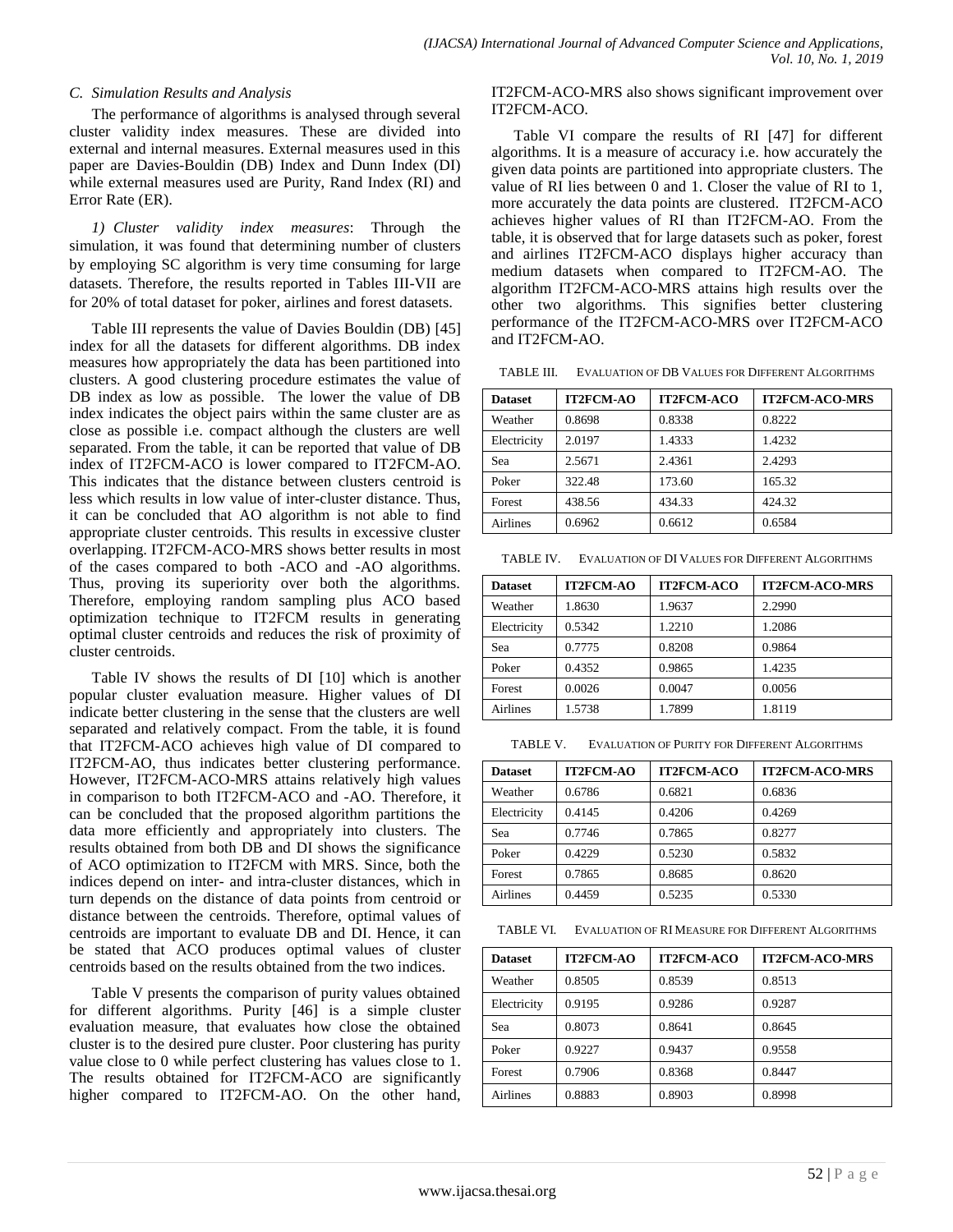| <b>Dataset</b> | <b>IT2FCM-AO</b> | <b>IT2FCM-ACO</b> | <b>IT2FCM-ACO-MRS</b> |
|----------------|------------------|-------------------|-----------------------|
| Weather        | 22.2673          | 17.625            | 12.829                |
| Electricity    | 8.725            | 3.393             | 2.376                 |
| Sea            | 7.046            | 6.925             | 4.622                 |
| Poker          | 44.459           | 44.230            | 32.813                |
| Forest         | 38.2526          | 27.320            | 22.685                |
| Airlines       | 47.051           | 45.235            | 23.177                |

TABLE VII. EVALUATION OF ER FOR DIFFERENT ALGORITHMS

Table VII illustrates the ER for different algorithms. ER gives the number of data points incorrectly assigned to the clusters. High value of ER indicates low performance of the algorithm while low value of ER indicates high performance compared to other algorithms. From the table, it is found that the ER obtained for IT2FCM-ACO is smaller than IT2FCM-AO, however, compared to IT2FCM-ACO-MRS the ER is high. Thus, its performance compared to the other two algorithms is high.

*2) Computational efficiency analysis of an algorithm:* The two most common measures to evaluate the algorithm efficiency are speed and memory usage. Speedup measures the relative performance of two algorithms and is computed in terms of practical run time. It is determined as the total amount of time spent to execute the function including its child functions. Memory usage is the space or the working memory (RAM) used by the algorithm.

Table VIII presents the comparison of run time and speedup computed for different algorithms. This table discusses the result obtained for IT2FCM-AO, IT2FCM-ACO and IT2FCM-ACO-MRS without implementing SC algorithm which is used to estimate the required number of clusters. For reasonable and easy evaluation of different algorithms, the number of clusters is set to 10 for all the datasets. From the table, it can be concluded that run time of IT2FCM-ACO is high compared to IT2FCM-AO for most of the datasets. As the size of data is increasing the run time for IT2FCM-ACO is increasing substantially. However, for sea and airlines dataset IT2FCM-AO has longer run time than IT2FCM-ACO. During simulation, it was found that IT2FCM-ACO converged in few iterations (sea, number of iterations t=305; airlines, t=589) while IT2FCM-AO (sea, t=562; airlines, t=1000) took larger number of iterations to converge. Also, from Table IX it is found that IT2FCM-ACO utilizes maximum memory during algorithm run compared to IT2FCM-AO. Therefore, to reduce the time and space complexity MRS technique is introduced. Since the time and space complexity depend on input size and MRS performs clustering on samples obtained from the entire dataset, therefore, it reduces the computational burden as well improve the cluster quality. This is evident from Tables VIII and IX where the run time and memory used by IT2FCM-ACO-MRS is significantly less compared to the other two algorithms.

The last two columns of Table VIII represent the speed up values of IT2FCM-ACO-MRS over IT2FCM-AO and IT2FCM-ACO respectively. Speed up S-AO/-ACO-MRS is the ratio of IT2FCM-AO and IT2FCM-ACO-MRS while S-ACO/-ACO-MRS is the ratio of IT2FCM-ACO and IT2FCM-ACO-MRS. For weather and electricity dataset the proposed method is at least 3 times faster than other two algorithms while for sea and poker dataset which is approximately of same dimension the speed of  $\approx 1.6$  is reported. For forest and airlines dataset (approximately equal number of data points) speed up between 4 and 5 is observed.

Table X evaluates the run time of algorithms for different percentage of dataset. These results are obtained by implementing SC algorithm to all the three algorithms. It is evident from the table that the run time of all the algorithms is increasing with the increase in sample size for all the datasets. For poker, forest and airlines dataset the run time of IT2FCM-AO-SC and -ACO-SC is increasing drastically as the size of the dataset is increasing. It is interesting to note that for medium size datasets (weather, electricity and sea) IT2FCM-ACO-SC takes longer time to execute compared to IT2FCM-AO-SC. However, for large datasets (poker, forest, and airlines) IT2FCM-ACO-SC takes less time to execute for each sample size compared to IT2FCM-AO-SC. Thus, IT2FCM-ACO-SC converges faster for large datasets in comparison to IT2FCM-AO-SC. Still, the run time for large datasets is considerably high for both the algorithms. For poker dataset, IT2FCM-AO-SC took about 1 hr to execute 20% of the complete dataset. For 100% sample size the run time is found to be  $\approx$  26 hours. However, during simulation the algorithm was not completely executed, only 60% of the algorithm was completed after 16 hours of continuous run of the algorithm. Therefore, the program was stopped, and the remaining run time was estimated. Similar results were obtained for forest dataset where the completion time is estimated to be 36 hours. It was found that the significant reason behind the longer run time for all the algorithms was high convergence rate of SC algorithm for large datasets. This is proven from Table IX where algorithms run time without SC for all the datasets is within an hour.

TABLE VIII. EVALUATION OF RUN TIME AND SPEED UP FOR DIFFERENT ALGORITHMS WITHOUT SC

|                | <b>Execution Time (sec)</b> |                       | <b>Speedup</b>            |                           |                          |
|----------------|-----------------------------|-----------------------|---------------------------|---------------------------|--------------------------|
| <b>Dataset</b> | <b>IT2FCM-</b><br>AO'       | <b>IT2FCM-</b><br>ACO | <b>IT2FCM-</b><br>ACO-MRS | $S_{.AO/-}$<br>$ACO-MRS'$ | $S_{ACO/-}$<br>$ACO-MRS$ |
| Weather        | 9.951                       | 19.356                | 3.277                     | 3.036                     | 5.906                    |
| Electricity    | 49.528                      | 58.037                | 15.503                    | 3.194                     | 3.743                    |
| Sea            | 99.762                      | 97.965                | 59.997                    | 1.662                     | 1.632                    |
| Poker          | 127.249                     | 149.471               | 76.708                    | 1.658                     | 1.948                    |
| Forest         | 456.886                     | 479.155               | 82.685                    | 5.525                     | 5.794                    |
| Airlines       | 1102.2                      | 1079.23               | 267.239                   | 4.124                     | 4.038                    |

TABLE IX. EVALUATION OF MEMORY FOR DIFFERENT ALGORITHMS WITHOUT SC

|                 | <b>Memory (MB)</b> |                   |                                  |  |  |  |  |
|-----------------|--------------------|-------------------|----------------------------------|--|--|--|--|
| <b>Dataset</b>  | <b>IT2FCM-AO</b>   | <b>IT2FCM-ACO</b> | <b>IT2FCM-ACO-</b><br><b>MRS</b> |  |  |  |  |
| Weather         | 1232               | 1236              | 1221                             |  |  |  |  |
| Electricity     | 1358               | 1380              | 1266                             |  |  |  |  |
| Sea             | 1289               | 1294              | 1241                             |  |  |  |  |
| Poker           | 2175               | 2399              | 1374                             |  |  |  |  |
| Forest          | 2133               | 2254              | 1564                             |  |  |  |  |
| <b>Airlines</b> | 1635               | 1737              | 1323                             |  |  |  |  |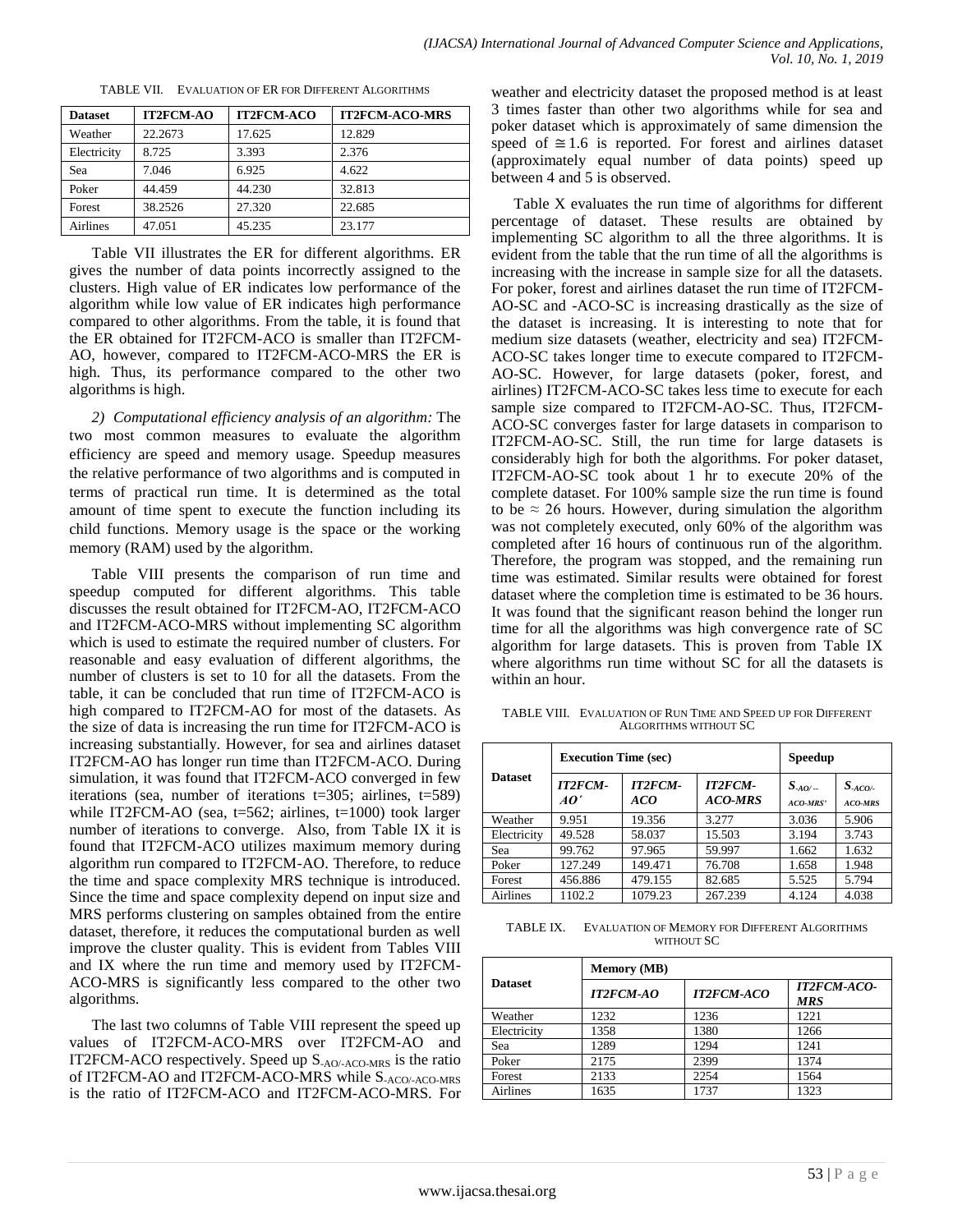|                                                           |                 | <b>Sample Percentage</b>                        |          |          |          |                                                            |  |  |
|-----------------------------------------------------------|-----------------|-------------------------------------------------|----------|----------|----------|------------------------------------------------------------|--|--|
| <b>Dataset</b>                                            |                 | 20%                                             | 40%      | 60%      | 80%      | 100%                                                       |  |  |
| Weather                                                   |                 |                                                 |          |          |          |                                                            |  |  |
| IT2FCM-AO                                                 | Run Time        | 1.94                                            | 3.74     | 5.83     | 16.24    | 24.86                                                      |  |  |
| IT2FCM-ACO                                                | (sec)           | 2.61                                            | 4.75     | 8.59     | 19.08    | 26.98                                                      |  |  |
| <b>IT2FCM-ACO-MRS</b>                                     |                 | 2.46                                            | 2.54     | 3.90     | 4.82     | 8.70                                                       |  |  |
| Electricity                                               |                 |                                                 |          |          |          |                                                            |  |  |
| IT2FCM-AO                                                 | <b>Run Time</b> | 19.79                                           | 44.56    | 85.05    | 146.74   | 184.09                                                     |  |  |
| IT2FCM-ACO                                                | (sec)<br>Run    | 67.27                                           | 101.90   | 104.64   | 204.84   | 490.60                                                     |  |  |
| <b>IT2FCM-ACO-MRS</b>                                     |                 | 35.37                                           | 42.44    | 70.61    | 82.41    | 104.62                                                     |  |  |
| <b>Sea</b>                                                |                 |                                                 |          |          |          |                                                            |  |  |
| IT2FCM-AO                                                 | <b>Run Time</b> | 56.69                                           | 146.89   | 284.73   | 421.43   | 590.59                                                     |  |  |
| IT2FCM-ACO                                                | (sec)           | 99.31                                           | 237.06   | 415.13   | 578.48   | 792.96                                                     |  |  |
| <b>IT2FCM-ACO-MRS</b>                                     |                 | 43.47                                           | 66.88    | 96.00    | 112.25   | 298.93                                                     |  |  |
| Poker                                                     |                 |                                                 |          |          |          |                                                            |  |  |
| IT2FCM-AO                                                 | Run Time        | 3954.35                                         | 15730.75 | 45128.56 | 76832.24 | 95997.60                                                   |  |  |
| IT2FCM-ACO                                                | (sec)           | 3786.06                                         | 14730.00 | 42163.24 | 74832.54 | 93484.60                                                   |  |  |
| <b>IT2FCM-ACO-MRS</b>                                     |                 | 284.11                                          | 385.38   | 482.70   | 676.45   | 822.45                                                     |  |  |
| Forest                                                    |                 |                                                 |          |          |          |                                                            |  |  |
| IT2FCM-AO                                                 | <b>Run Time</b> | 3954.35                                         | 15730.75 | 32567.39 | 47682.38 | 124658.60                                                  |  |  |
| IT2FCM-ACO                                                | (sec)           | 5604.02                                         | 20806.38 | 31826.38 | 45867.38 | 100058.60                                                  |  |  |
| <b>IT2FCM-ACO-MRS</b>                                     |                 | 125.02                                          | 230.85   | 435.53   | 572.17   | 623.85                                                     |  |  |
| <b>Airlines</b>                                           |                 |                                                 |          |          |          |                                                            |  |  |
| IT2FCM-AO                                                 | Run Time        | 740.97                                          | 3329.33  | 7635.92  | 15275.60 | 21159.17                                                   |  |  |
| IT2FCM-ACO                                                | (sec)           | 716.56                                          | 3164.48  | 7351.32  | 13242.62 | 20806.38                                                   |  |  |
| <b>IT2FCM-ACO-MRS</b>                                     |                 | 26.00                                           | 44.71    | 69.76    | 133.47   | 245.25                                                     |  |  |
| The country of all the compositions of the control of the |                 | atan senta tanggal sa sawa sa sasa tanggal sa K |          |          |          | all the algorithms are decoracions as the complete and the |  |  |

TABLE X. EVALUATION OF RUN TIME FOR DIFFERENT SAMPLE SIZE WITH SC

Though airlines contain approximately the same number of examples as forest, but IT2FCM-AO-SC and -ACO-SC were able to execute the entire program in about 5 hrs. Similar pattern is observed for sea and poker dataset. The possible reason could be the increase in the number of attributes. Forest and poker dataset have 10 and 54 attributes respectively while sea and airlines contain only 3 and 7 attributes respectively. The dimension of the dataset can increase in two directions: number of variables and number of examples, thus from the results, it is proven that the multi-dimension dataset has significant impact on the convergence rate of SC algorithms.

To overcome the issue of high convergence rate MRS technique was proposed. In the proposed technique SC evaluates the required number of clusters for samples of dataset for each iteration until the program terminates. Hence SC does not need to determine the number of clusters for the entire dataset. From Table X it is noted that the proposed technique shows significant improvement for all the datasets compared to other two algorithms. The results are noteworthy for large datasets, where IT2FCM-ACO-SC-MRS can execute in lesser time. The reason behind the substantial increase in the performance of the proposed algorithm is that it can generate appropriate clusters within reasonable time for samples of data that is extended to the entire dataset without the need to perform clustering on the complete dataset.

Fig. 4 to 9 presents the speed up vs. sample size graph for different algorithms. It is evident from the graphs that speed of all the algorithms are decreasing as the sample size is increasing. In Fig. 4, for weather dataset IT2FCM-AO and - ACO at 20% sample size is 12 and 10 times faster respectively compared to 100%. A sudden decrease in the speed is observed from 20% to 40% sample size. For both the algorithms the speed has reduced t half compared to 20% sample size. The speed is decreasing drastically as the sample size is increasing, thus the execution time is increasing sharply. However, for IT2FCM-ACO-MRS the speed is decreasing steadily. This indicates that there is not much increase in the run time from 20% - 100% sample size.



Fig. 4. Speed Up Vs Sample Size Evaluation of Weather Dataset for Different Algorithms.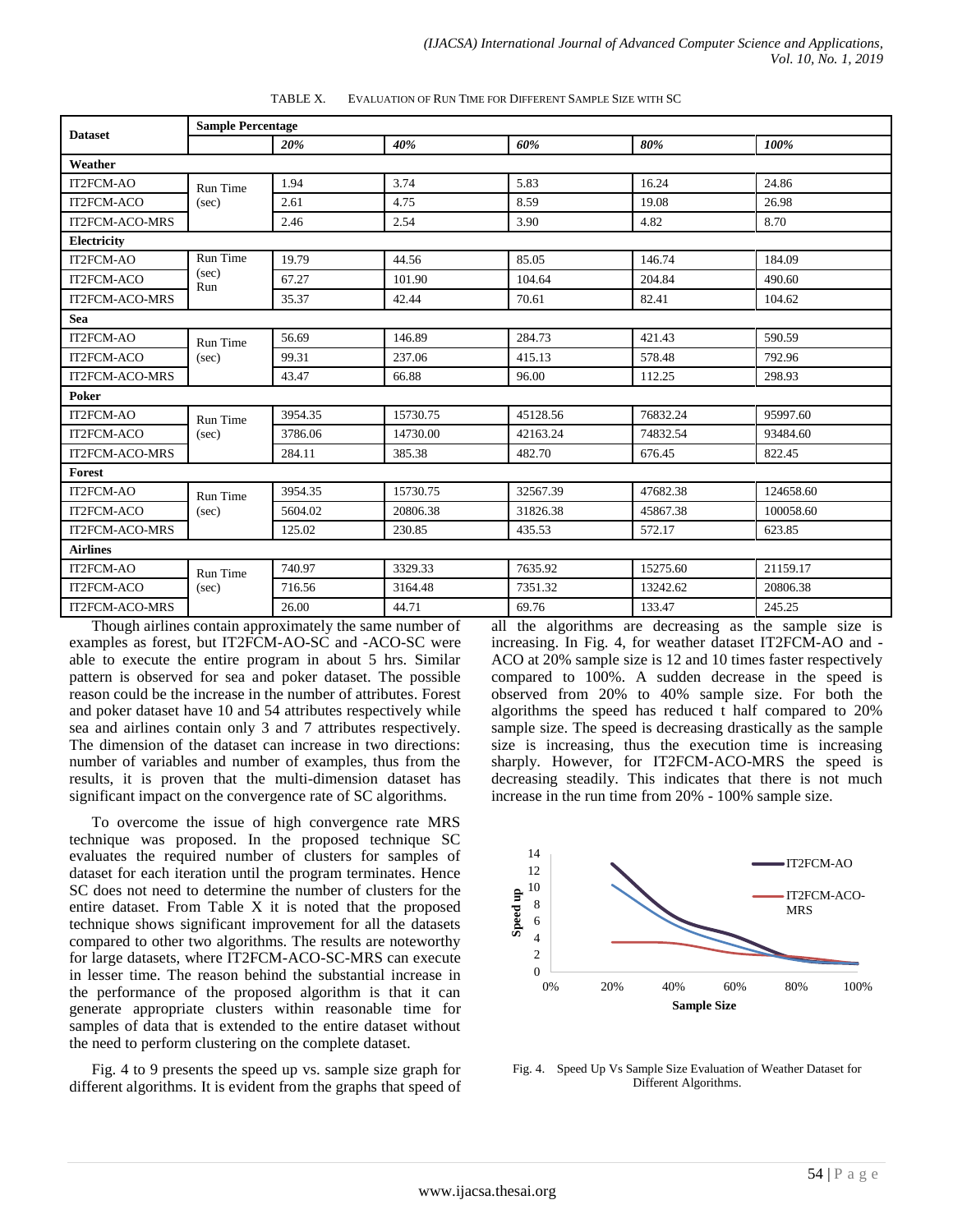In Fig. 5, a similar observation for electricity dataset is made. The speed is decreasing substantially for IT2FCM-AO and -ACO from 20% to 100% sample size while for IT2FCM-ACO-MRS the speed is reducing gradually. In Fig. 6, for sea dataset IT2FCM-AO, -ACO, -ACO-MRS at 20% sample size is 10, 7 and 6 times faster than 100% dataset respectively. For -AO and -ACO the decrease in speed is higher related to - ACO-MRS. For both IT2FCM-AO and -ACO the speed at 20% reduced from 10 and 7 to 4 and 3 at 40%, respectively. Though for IT2FCM-ACO-MRS the speed is decreasing at a slow pace compared to other two algorithms.

In Fig. 7, for poker dataset IT2FCM-AO and -ACO a sudden decrease from  $\approx 24$  to 6 is observed at 20% to 40% sample size. This suggests a high increase in run time. Although for IT2FCM-ACO-MRS the speed is almost linear suggesting with the increase in sample size the speed is decreasing consistently.

Similar observation is made for forest and airlines dataset in Fig. 8 and 9, respectively. Thus, it can be stated that for most of the datasets the speed of IT2FCM-ACO-MRS is consistent i.e. there is no drastic increase in the run time for the proposed algorithm.



Fig. 5. Speed up Vs Sample Size Evaluation of Electricity Dataset for Different Algorithms.



Fig. 6. Speed Up Vs Sample Size Evaluation of Sea Dataset for Different Algorithms.



Fig. 7. Speed Up Vs Sample Size Evaluation of Poker Dataset for Different Algorithm.



Fig. 8. Speed up Vs Sample Size Evaluation of Forest Dataset for Different Algorithms.



Fig. 9. Speed up Vs Sample Size Evaluation of Airlines Dataset for Different Algorithms.

Table XI mentions the speedup of IT2FCM-ACO-MRS over IT2FCM-AO and -ACO for different sample size. For weather, electricity and sea dataset IT2FCM-ACO-MRS is  $\approx$ 1- 5 times faster than other two algorithms. The significant increase in the speed is observed for large datasets (poker, forest, and airlines). For poker and forest dataset it is seen that as the sample size is increasing the speed is also increasing, thus, IT2FCM-ACO-MRS is becoming faster compared to other two algorithms. For 20%, 40%, 60%, 80% and 100% IT2FCM-ACO-MRS is  $\approx$  13, 40, 90, 110, 116 times faster than -AO and -ACO respectively. The same result is found for forest and airlines dataset. These results prove the efficiency and competence of IT2FCM-ACO-MRS for clustering medium and large datasets.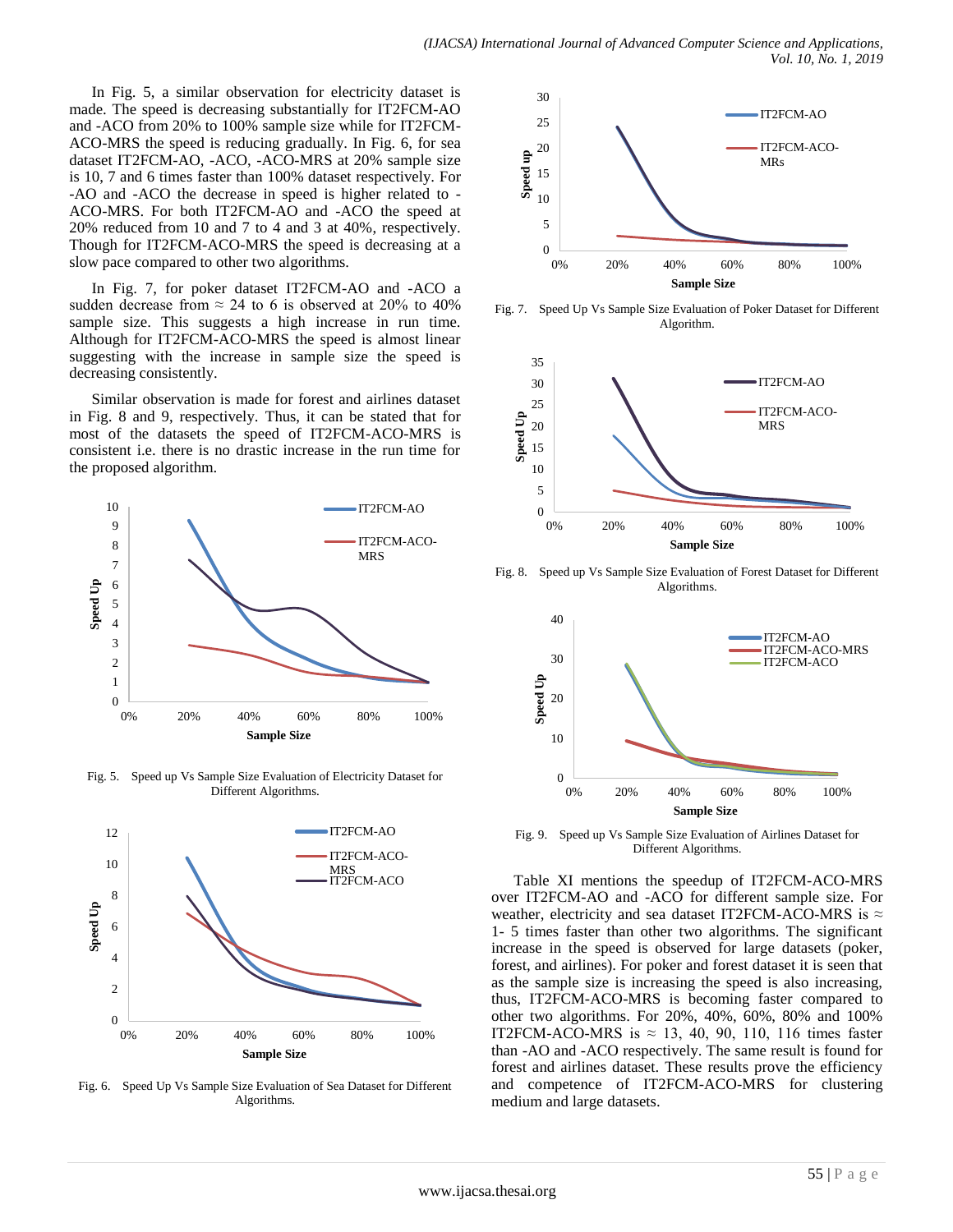| <b>Dataset</b>                  | <b>Sample Size</b> |        |          |         |          |  |
|---------------------------------|--------------------|--------|----------|---------|----------|--|
|                                 | 20%                | 40%    | 60%      | 80%     | 100%     |  |
| Weather                         |                    |        |          |         |          |  |
| $S_{\text{IT2FCM-AO}}$          | 5.223              | 2.613  | 1.092    | 3.371   | 2.859    |  |
| $S_{\text{IT2FCM-ACO}}$         | 1.060              | 1.865  | 2.199    | 3.962   | 3.102    |  |
| <b>Electricity</b>              |                    |        |          |         |          |  |
| $S_{\text{IT2FCM-AO}}$          | 0.552              | 1.031  | 1.229    | 1.822   | 1.764    |  |
| $S_{\text{IT2FCM-ACO}}$         | 1.877              | 2.357  | 1.512    | 2.544   | 4.701    |  |
| <b>Sea</b>                      |                    |        |          |         |          |  |
| $S_{\text{IT2FCM-AO}}$          | 1.304              | 2.196  | 2.965    | 3.754   | 1.976    |  |
| $S_{\text{IT2FCM-ACO}}$         | 2.284              | 3.544  | 4.324    | 5.153   | 2.652    |  |
| <b>Poker</b>                    |                    |        |          |         |          |  |
| $S_{\text{IT2FCM-AO}}$          | 13.918             | 40.819 | 93.492   | 113.582 | 116.722  |  |
| $S_{\text{IT2FCM-ACO}}$         | 13.325             | 38.222 | 87.349   | 110.626 | 112.329  |  |
| <b>Forest</b>                   |                    |        |          |         |          |  |
| $S_{\text{IT2FCM-AO}}$          | 31.629             | 68.143 | 74.776   | 83.335  | 197.8991 |  |
| $S_{IT2FCM-ACO}$                | 44.824             | 90.129 | 73.075   | 80.163  | 160.389  |  |
| <b>Airlines</b>                 |                    |        |          |         |          |  |
| $S_{\mathrm{IT2FCM\text{-}AO}}$ | 28.499             | 74.468 | 109.456  | 114.448 | 86.277   |  |
| $S_{\text{IT2FCM-ACO}}$         | 27.561             | 70.780 | 105.3771 | 99.216  | 84.839   |  |

#### TABLE XI. COMPARISON OF SPEED UP OF IT2FCM-ACO-MRS OVER IT2FCM-AO AND IT2-FCM-ACO

## VI. CONCLUSIONS

This paper presents an improved IT2FCM clustering algorithm based on ACO optimization technique. This algorithm utilizes the global search property of ACO to estimate optimal cluster centres. Thus, overcomes the problem of IT2FCM returning locally optimum value. To eliminate the issue of manual feeding of cluster numbers SC is implemented to IT2FCM-ACO. SC extracts the expected number of clusters from the data itself and feed the information to ACO algorithm. However, ACO and SC algorithms have high convergence rate for large data. Thereby, to solve this issue MRS technique is proposed. It gives IT2FCM scalable approach as it eliminates the need for availability of entire dataset for clustering. Thus, it improves upon the time and space complexity of IT2FCM-ACO-SC.

With reference to DB and DI, it has been proven that IT2FCM-ACO-MRS with SC produces compact and wellseparated clusters. The results obtained from purity, RI, and ER proves the high clustering performance of the proposed algorithm in comparison to IT2FCM-AO and -ACO. Further, the computational complexity in terms of time and space of the three algorithms are computed. From the result, it is found that IT2FCM-ACO-SC has high convergence rate for large datasets where it can take about hours to execute. However, when implemented with MRS technique it considerably reduces the time and space during algorithm run. The results obtained for run time and speed up proves the significant improvement of IT2FCM-ACO-SC-MRS over IT2FCM-ACO-SC and IT2FCM-AO-SC for both large and medium datasets. Further, the big-O computational analysis of the algorithms approves the advantage of combining ACO-SC with MRS to generate appropriate number of clusters for large data.

The proposed technique shows significant enhancement over traditional clustering technique for large datasets. However, for data stream environment where the voluminous data may be coming continuously and most likely boundlessly over time and may evolve over time. Such data stream environment may require incremental approach to capture the significance of new incoming data. The incremental technique processes data in chunks which improves upon time and space complexity. However, MRS method only works upon a sample of data and thus, may not be able to partition new incoming data into appropriate clusters. Therefore, for future work authors propose an incremental approach to IT2FCM-ACO to capture the characteristics of data stream environment.

#### ACKNOWLEDGMENT

This work was supported by Yayasan Universiti Teknologi PETRONAS (UTP) fund under Grant 0153B2-E67, at Centre for Research in Data Science (CeRDaS).

#### **REFERENCES**

- [1] K. Jain, "Data clustering: 50 years beyond K-means," Pattern Recognit. Lett., vol. 31, no. 8, pp. 651–666, 2010.
- [2] S. Qaiyum, I. A. Aziz, and N. Haron, "Quality-of-Experience modeling in high-density wireless network," J. Adv. Res. Des., vol. 14, no. 1, pp. 10–27, 2015.
- [3] S. Qaiyum, I. A. Aziz, and J. Bin Jaafar, "Analysis of big data and quality-of-experience in high-density wireless network," in 3rd Int. Conf. on Computer and Information Sciences (ICCOINS '16), 2016, pp. 287–292.
- [4] B. I. Choi and F. Chung-Hoon Rhee, "Interval type-2 fuzzy membership function generation methods for pattern recognition," Inf. Sci. (Ny)., vol. 179, no. 13, pp. 2102–2122, 2009.
- [5] M. Yuwono, S. W. Su, B. D. Moulton, and H. T. Nguyen, "Data clustering using variants of rapid centroid estimation," IEEE Trans. Evol. Comput., vol. 18, no. 3, pp. 366–377, 2014.
- [6] C. Qiu, J. Xiao, L. Yu, L. Han, and M. N. Iqbal, "A modified interval type-2 fuzzy c-means algorithm with application in MR image segmentation," Pattern Recognit. Lett., vol. 34, no. 12, pp. 1329–1338, 2013.
- [7] W. Mohammad, A. Mohammad, I. Aziz, and J. Jaafar, "A survey on textual semantic classification algorithms," in IEEE Conf. on Big Data and Analytics, 2017, pp. 1–6.
- [8] F. C.-H. Rhee and B.-I. Choi, "Interval type-2 fuzzy membership function design and its application to radial basis function neural networks," 2007 IEEE Int. Fuzzy Syst. Conf., vol. 1, no. c, pp. 1–6, 2007.
- [9] E. Rubio, O. Castillo, F. Valdez, P. Melin, C. I. Gonzalez, and G. Martinez, "An extension of the fuzzy possibilistic clustering algorithm using type-2 fuzzy logic techniques," Adv. Fuzzy Syst., vol. 2017, pp. 1–23, 2017.
- [10] J. C. Dunn, "A fuzzy relative of the ISODATA process and its use in detecting compact well-separated clusters," J. Cybern., vol. 3, no. 3, pp. 32–57, 1973.
- [11] J. C. Bezdek, "Pattern recognition with fuzzy objective function algorithms," SIAM Rev., vol. 25, no. 3, pp. 442–442, 1983.
- [12] L. A. Zadeh, "The concept of a linguistic variable and its application to approximate reasoning-I," Inf. Sci. (Ny)., vol. 8, no. 3, pp. 199–249, 1975.
- [13] C. Hwang and F. C.-H. Rhee, "Uncertain fuzzy clustering: interval type-2 fuzzy approach to c-means," IEEE Trans. Fuzzy Syst., vol. 15, no. 1, pp. 107–120, 2007.